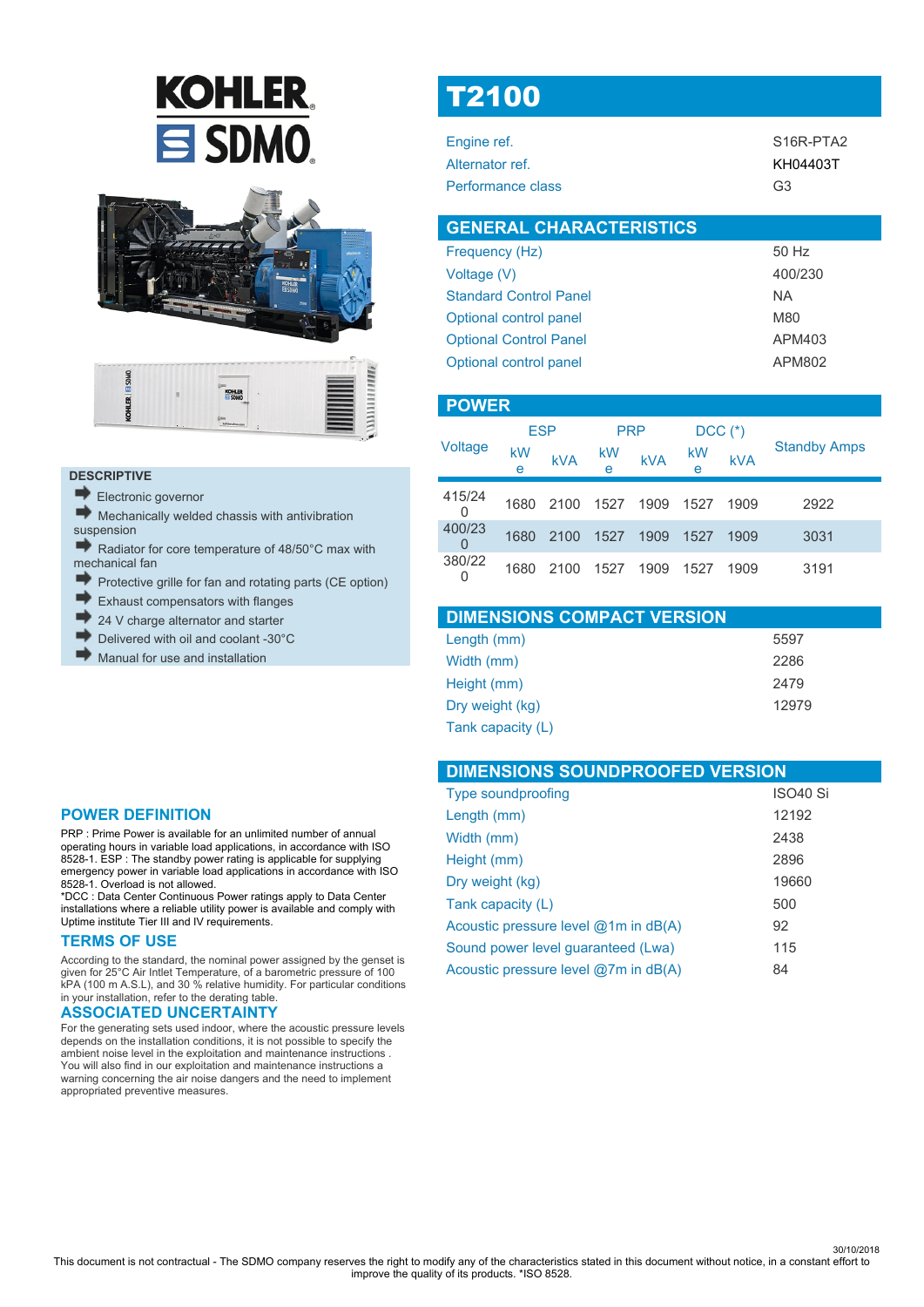

# T2100

**OIL** 

## ENGINE CHARACTERISTICS

### **GENERAL ENGINE DATA**

| <b>Engine brand</b>                                  | <b>MITSUBISHI</b>                  |
|------------------------------------------------------|------------------------------------|
| Engine ref.                                          | S <sub>16</sub> R-PTA <sub>2</sub> |
| Air inlet system                                     | Turbo                              |
| <b>Cylinders configuration</b>                       | V                                  |
| Number of cylinders                                  | 16                                 |
| Displacement (L)                                     | 65,37                              |
| <b>Charge Air coolant</b>                            | Air/Water DC                       |
| Bore (mm) x Stroke (mm)                              | 170 x 180                          |
| <b>Compression ratio</b>                             | 14:1                               |
| Speed (RPM)                                          | 1500                               |
| Pistons speed (m/s)                                  | 9                                  |
| Maximum stand-by power at rated<br>RPM (kW)          | 1790                               |
| Frequency regulation, steady state $(\%) +1$ - 0.25% |                                    |
| BMEP @ PRP 50 Hz (bar)                               | 19,90                              |
| Governor type                                        | Electronic                         |

### **COOLING SYSTEM**

Radiator & Engine capacity (L)

| Fan power (kW)                                       | 43              |
|------------------------------------------------------|-----------------|
| Fan air flow w/o restriction (m3/s)                  | 32.30           |
| Available restriction on air flow (mm<br><b>H2O)</b> | 20              |
| Type of coolant                                      | Glycol-Ethylene |
|                                                      |                 |

### **EMISSIONS**

| Emission PM (mg/Nm3) 5% O2 | 110   |
|----------------------------|-------|
| Emission CO (mg/Nm3) 5% O2 | 590   |
| Emission HC+NOx (g/kWh)    | 15.39 |
| Emission HC (mg/Nm3) 5% O2 | 110   |

| <u>EXHAUST</u>                          |        |
|-----------------------------------------|--------|
| Exhaust gas temperature @ ESP 50Hz (°C) | 524    |
| Exhaust gas flow @ ESP 50Hz (L/s)       | 6317   |
| Max. exhaust back pressure (mm H2O)     | 600    |
|                                         |        |
| <b>FUEL</b>                             |        |
| Consumption @ 100% load ESP (L/h)       | 440,10 |
| Consumption @ 100% PRP load (L/h)       | 400,10 |
| Consumption $@$ 75% PRP load (L/h)      | 314.40 |
| Consumption @ 50% PRP load (L/h)        | 227,80 |
| Maximum fuel pump flow (L/h)            | 588    |
|                                         |        |

| UIL                                       |      |  |
|-------------------------------------------|------|--|
| Oil system capacity including filters (L) | 230  |  |
| Min. oil pressure (bar)                   | 2,50 |  |
| Max. oil pressure (bar)                   | 5,80 |  |
| Oil consumption 100% ESP (L/h)            | 1.46 |  |
| Oil sump capacity (L)                     | 140  |  |

| <b>HEAT BALANCE</b>               |      |
|-----------------------------------|------|
| Heat rejection to exhaust (kW)    | 1094 |
| Radiated heat to ambiant (kW)     | 113  |
| Heat rejection to coolant HT (kW) | 1046 |

| AIR INTAKE                       |      |
|----------------------------------|------|
| Max. intake restriction (mm H2O) | 400  |
| Intake air flow $(L/s)$          | 2383 |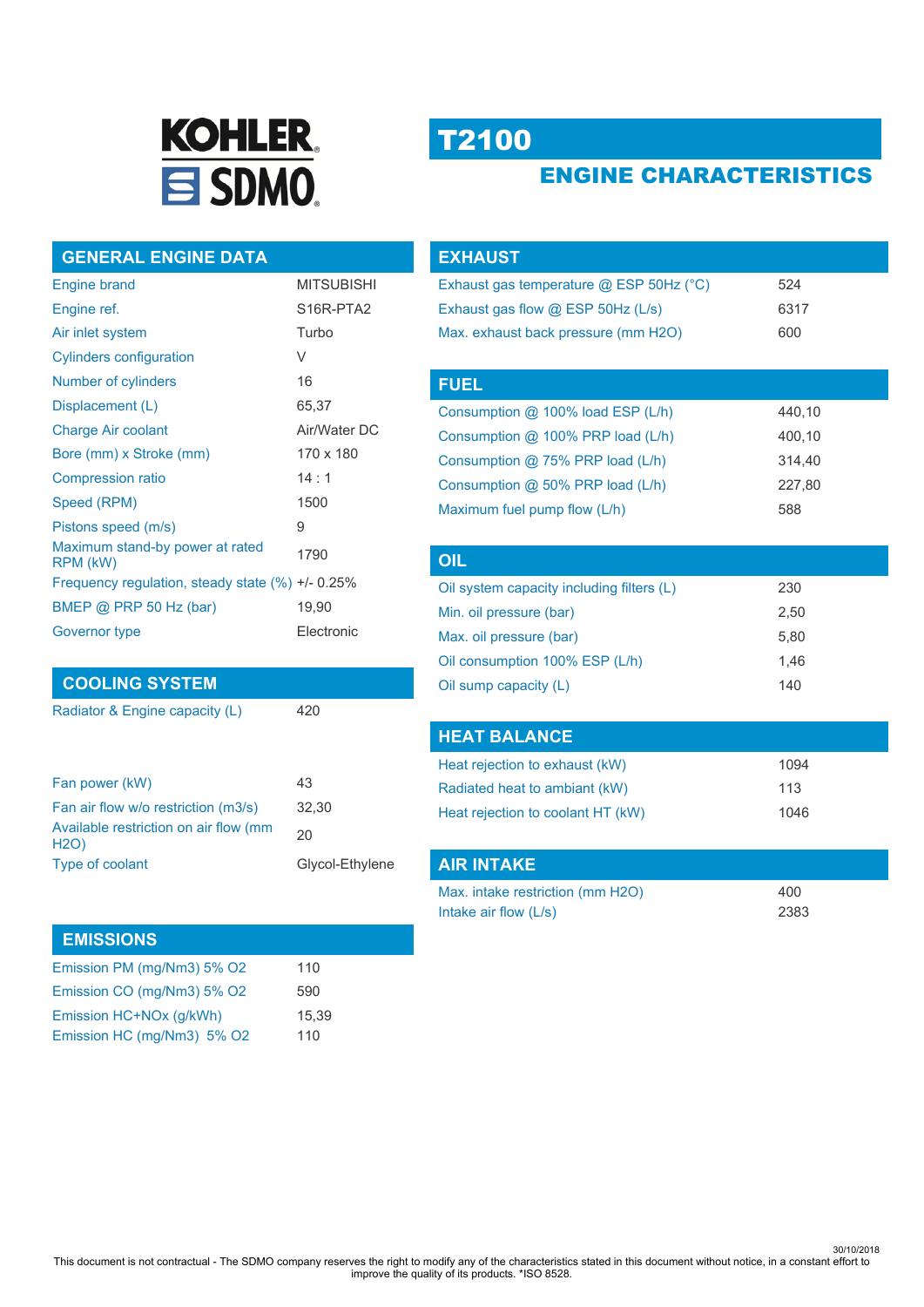# **KOHLER.** SDMO.

# T2100

# ALTERNATOR CHARACTERISTICS

### **GENERAL DATA**

| Alternator ref.                                               | KH04403T         |
|---------------------------------------------------------------|------------------|
| <b>Number of Phase</b>                                        | Three phase      |
| Power factor (Cos Phi)                                        | 0,80             |
| Altitude (m)                                                  | 0 à 1000         |
| Overspeed (rpm)                                               | 2250             |
| Number of pole                                                | 4                |
| Capacity for maintaining short circuit at<br>$3 \ln$ for 10 s | Yes              |
| <b>Insulation class</b>                                       | Н                |
| T° class (H/125°), continuous 40°C                            | $H/125$ °K       |
| T° class (H/163°C), standby 27°C                              | $H/163$ °K       |
| <b>AVR Regulation</b>                                         | Yes              |
| <b>Total Harmonic Distortion in no-load</b><br>DHT (%)        | < 3.5            |
| <b>Total Harmonic Distortion, on linear load</b><br>DHT (%)   | < 3.5            |
| Wave form: NEMA=TIF                                           | < 50             |
| Wave form: CEI=FHT                                            | $<$ 2            |
| Number of bearing                                             | Single Bearing   |
| Coupling                                                      | <b>Direct</b>    |
| Voltage regulation at established rating<br>$(+/- 96)$        | 0,50             |
| Recovery time (Delta $U = 20\%$<br>transcient) (ms)           | 500              |
| Indication of protection                                      | IP 23            |
| <b>Technology</b>                                             | <b>Brushless</b> |

| <b>OTHER DATA</b>                                            |              |
|--------------------------------------------------------------|--------------|
| Continuous Nominal Rating 40°C (kVA)                         | 2000         |
| Standby Rating 27°C (kVA)                                    | 2200         |
| Efficiencies 100% of load (%)                                | 95,80        |
| Air flow (m3/s)                                              | 2,50         |
| Short circuit ratio (Kcc)                                    | 0,3290       |
| Direct axis synchro reactance unsaturated (Xd) (%)           | 394,60       |
| Quadra axis synchro reactance unsaturated (Xq) (%)           | 210,10       |
| Open circuit time constant (T'do) (ms)                       | 2412,09      |
| Direct axis transcient reactance saturated (X'd) (%)         | 31,70        |
| Short circuit transcient time constant (T'd) (ms)            | 222,661<br>0 |
| Direct axis subtranscient reactance saturated (X"d)<br>(% )  | 16,80        |
| Subtranscient time constant (T"d) (ms)                       | 14,5680      |
| Quadra axis subtranscient reactance saturated (X"q)<br>(%)   | 17,32        |
| Subtranscient time constant (T"q) (ms)                       | 20,10        |
| Zero sequence reactance unsaturated (Xo) (%)                 | 2,50         |
| Negative sequence reactance saturated (X2) (%)               | 17,05        |
| Armature time constant (Ta) (ms)                             | 28,9330      |
| No load excitation current (io) (A)                          | 1,16         |
| Full load excitation current (ic) (A)                        | 4,48         |
| Full load excitation voltage (uc) (V)                        | 47,50        |
| Engine start (Delta $U = 20\%$ perm. or 30% trans.)<br>(kVA) | 1556,79      |
| Transcient dip (4/4 load) - PF : 0,8 AR (%)                  | 21,16        |
| No load losses (W)                                           | 15112,3<br>5 |
| Heat rejection (W)                                           | 69718.1<br>4 |
| Unbalanced load acceptance ratio (%)                         | 8            |

### DIMENSIONS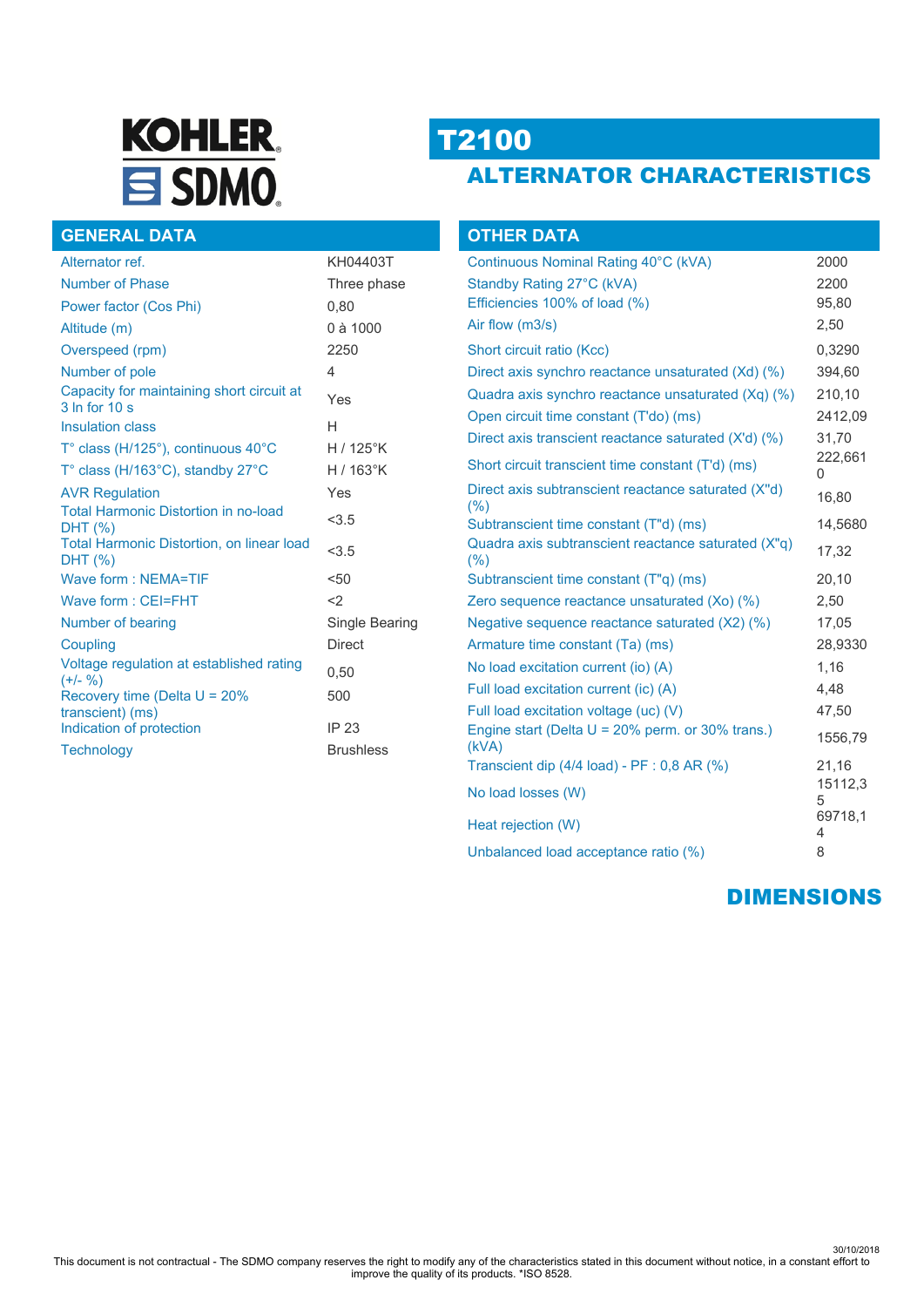| <b>Contener dimensions ISO40 version</b> |                      |  |
|------------------------------------------|----------------------|--|
| <b>Type soundproofing</b>                | ISO <sub>40</sub> Si |  |
| Length (mm)                              | 12192                |  |
| Width (mm)                               | 2438                 |  |
| Height (mm)                              | 2896                 |  |
| Dry weight (kg)                          | 19660                |  |
| Tank capacity (L)                        | 500                  |  |
| Acoustic pressure level @1m in dB(A)     | 92                   |  |
| Sound power level guaranteed (Lwa)       | 115                  |  |
| Acoustic pressure level @7m in dB(A)     | 84                   |  |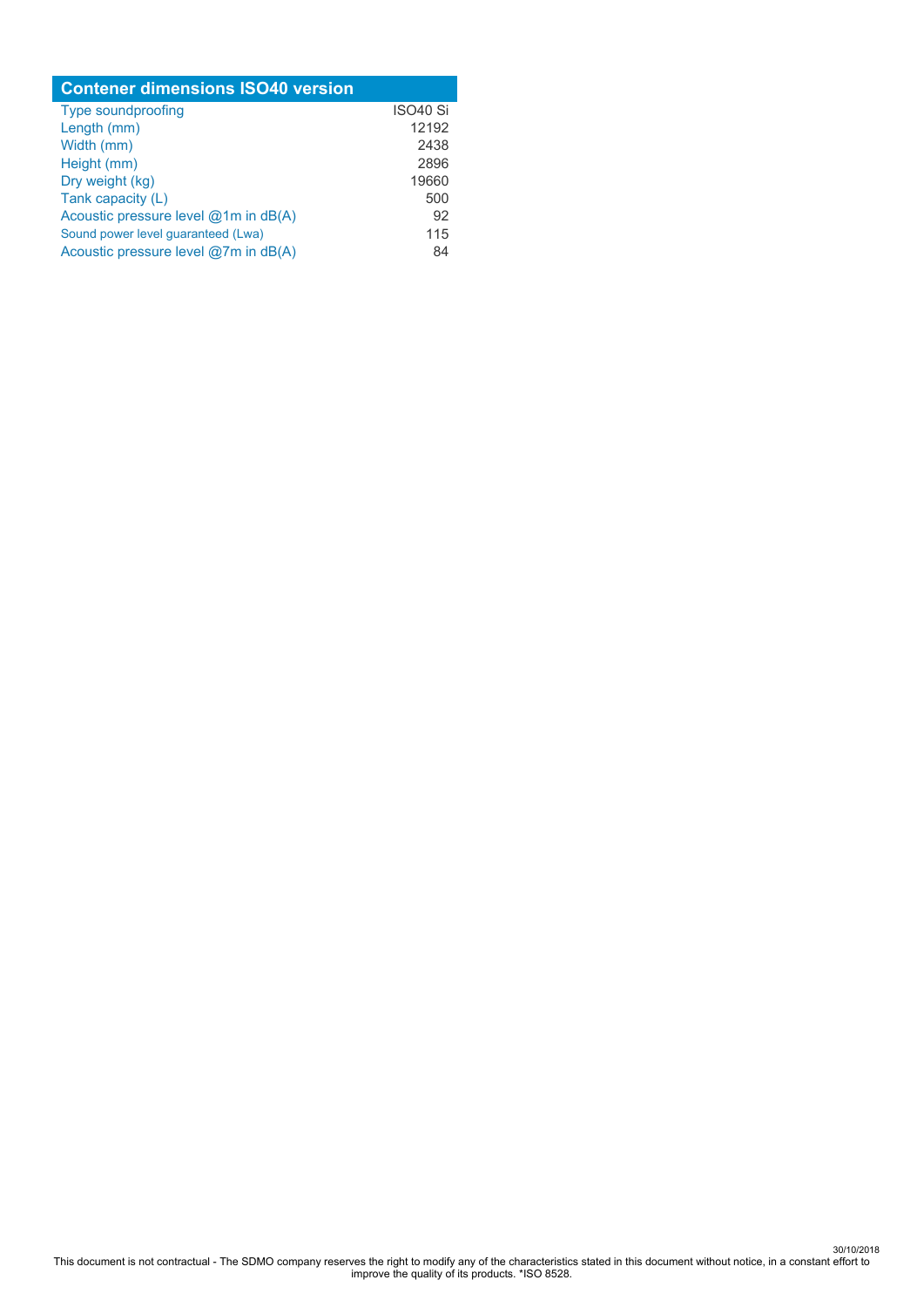

## CONTROL PANEL



### Basic terminal block



The control unit can be used as a basic terminal block for connecting a control box.

Offers the following functions:

emergency stop button, customer connection terminal block, CE.

### M80, transfer of information



The M80 is a dual-function control unit. It can be used as a basic terminal block for connecting a control box and as an instrument panel with a direct read facility, with displays giving a global view of your generating set's basic parameters.

Offers the following functions:

Engine parameters: tachometer, working hours counter, coolant temperature indicator, oil pressure indicator, emergency stop button, customer connection terminal block, CE.